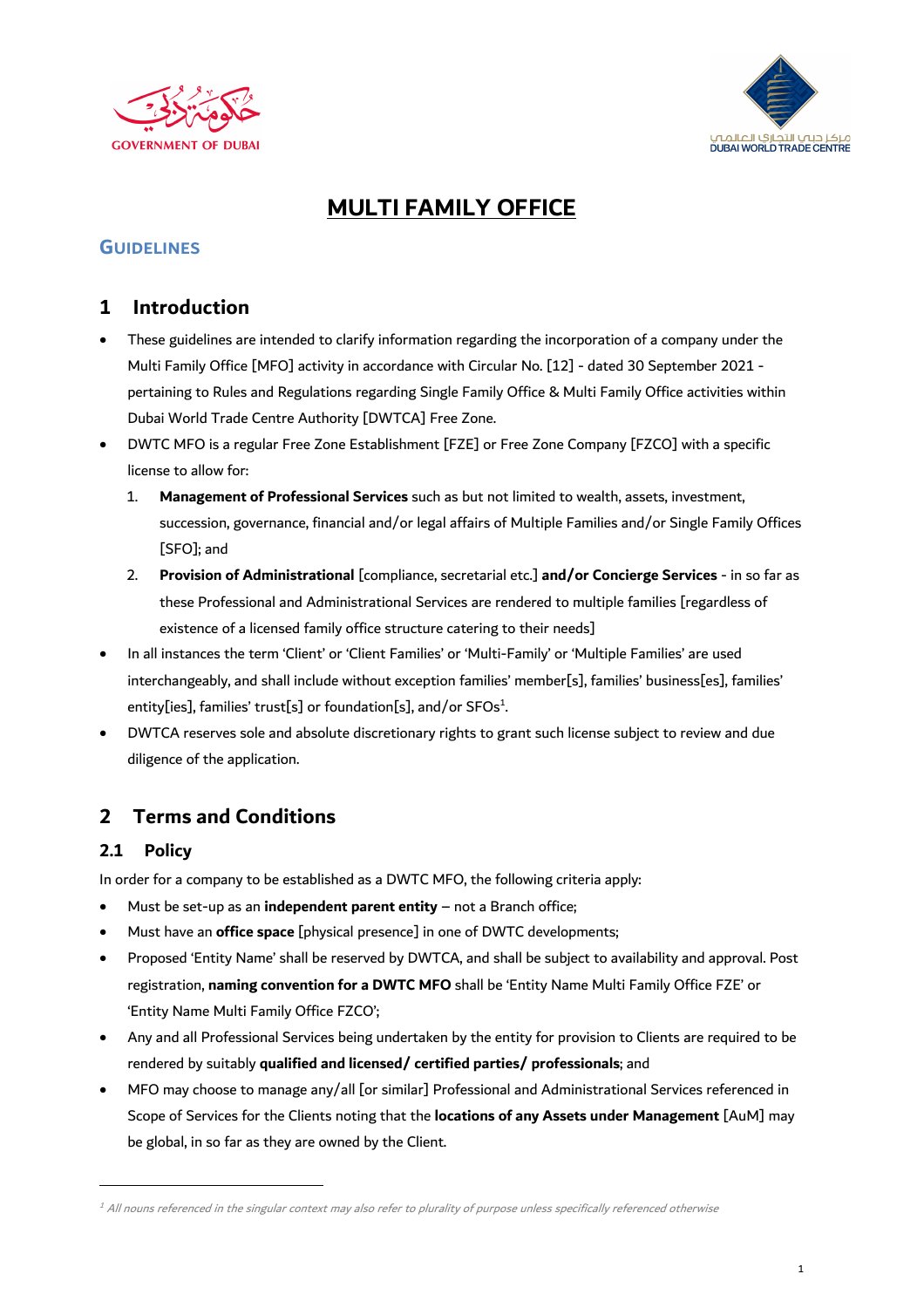



#### **2.2 Structure and Specific Restrictions**

- **Entity Structure:** Shareholding, Ultimate Beneficial Ownership [UBO], Board-membership, Operating Governance and Compliance Requirements etc. for an MFO will be similar to those stipulated within existing DWTCA guidelines for an FZE/FZCO - i.e. an MFO is not required to comply with any incremental requirements.
- **Ownership or Sale of Shares** MFO may not:
	- 1. **Hold share[s]** in any of the Family businesses or entities under management, of the Clients to which it provides services, subject to [2] and [3] below;
	- 2. **Alter MFO share allocation** structured at the time of its incorporation, as it specifically pertains to the shareholding percentage assigned to any of its Client[s]; and
	- 3. **Sell/ Transfer/ Assign** MFO shares post incorporation to any Client[s] serviced by it, resulting in the share allocation change prohibited above - to strictly prevent any single Client from gaining **Controlling Interest** [CI] and thus undesirably be able to influence the management of other Clients being serviced by the MFO.
- MFO may seek **special exemption** from these terms under extraordinary circumstances, with necessary rationale and substantive documentation provided to DWTCA, and DWTCA shall retain sole and absolute **discretion to grant** such exceptional permission.
- MFO may **act as a conduit** for Mainland and/or Offshore [geography agnostic UAE or overseas] licensed structures such as Trusts operated by Trustees, or Foundations; and in such instances, can supervise and coordinate all such activities.
- Services **strictly not permitted** to be undertaken by an MFO, include any 'regulated' activities that require to be specifically professionally licensed, and are strictly governed by relevant UAE Authorities - e.g. Central Bank, Telecommunications Regulatory Authority, Ministry of Health etc. - noting that such services directly impact consumers outside of the Client Families.
- MFO is limited to providing **Services to, and/or Managing Assets or AuM of the Client**; Consequently, an MFO may strictly not, provide or manage the provision of permissible services, to businesses other than the Clients defined herein [definition of which, may be altered by DWTCA at its sole discretion at any time, providing sufficient prior notice of such change].

#### **2.3 Compliance and Reporting Guidelines**

Upon commencement of its operations, the MFO must assure DWTCA of compliance with all the aforementioned structure guidelines and scope restrictions including but not limited to:

- **Client**: Strict provision of permissible 'unregulated' services solely to the Client Families.
- **Client**: No material change in the total number of Clients serviced/ being served by the MFO, without written notification of such change being reported to DWTCA upon occurrence [within prescribed timelines] of such change.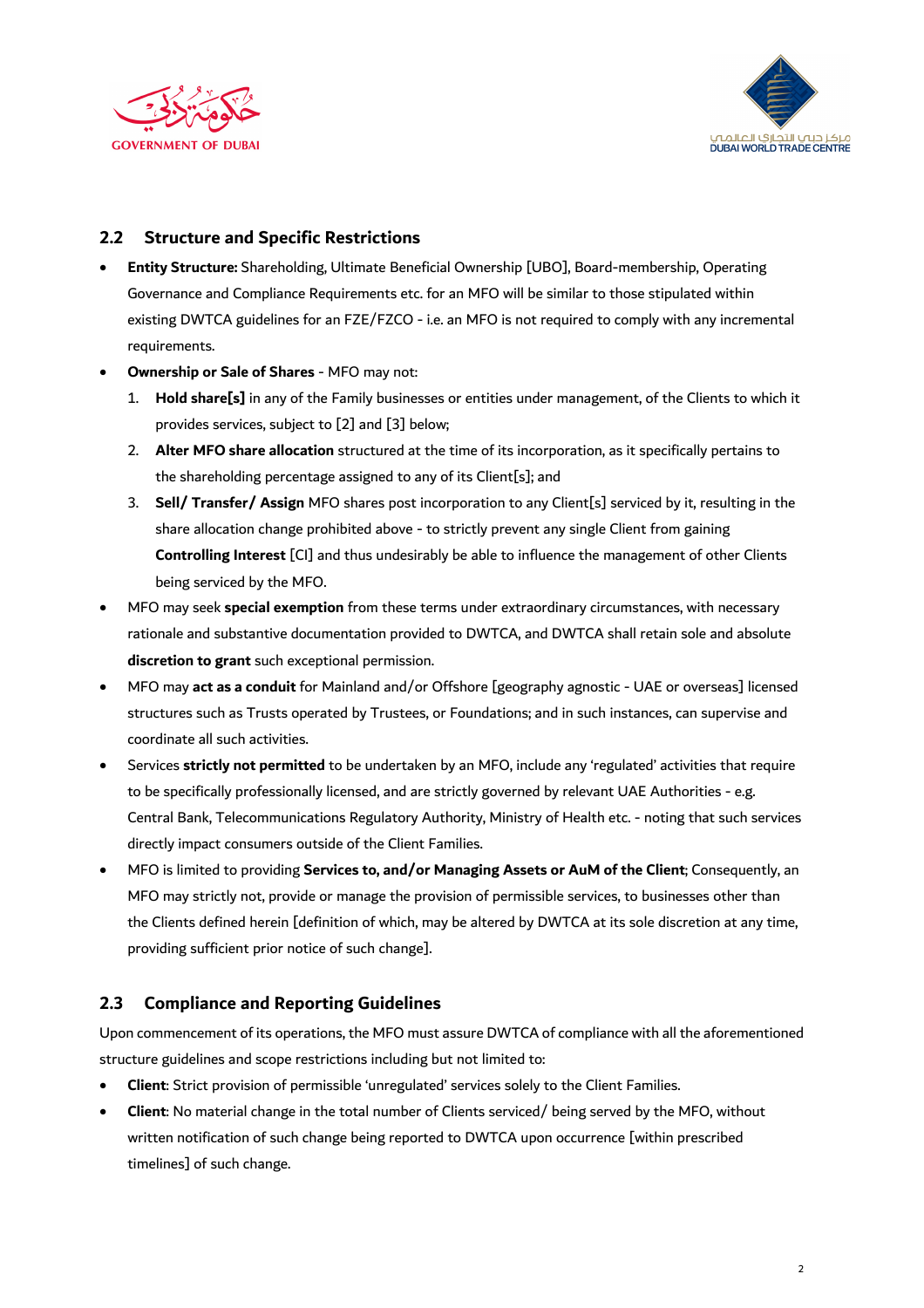



- **Structure**: No material change in legal ownership structure [shareholding and/or UBO] of the MFO, without the written notification of such change to DWTCA upon occurrence [within prescribed timelines] of such change.
- **Scope**: No material change in Scope of Services undertaken by the MFO, without written notification of such amendments being reported to DWTCA prior to occurrence [as per prescribed timelines] of such change.
- **Post-Facto Notification - Timelines Prescribed** for aforementioned **Client or Structural Change[s]:** 
	- 1. MFO is required to provide official Change Notification [CNote] with all supporting documents to DWTCA within a maximum of **30-calendar days upon occurrence** of the change – for acknowledgement and necessary amendments to the record as may be warranted;
	- 2. DWTCA official confirmation of receipt [COR] to the MFO to be expected within **2-working days** of receiving the CNote; and
	- 3. DWTCA responses with [i] a formal acknowledgment of the change; [ii] confirmation of requisite amendments to the record if needed; and/or [iii] a request for further documentation as needed to officiate the change – to be expected within **5-working days** following the COR.
- **Pre-Implementation Approval Requests - Timelines Prescribed** for aforementioned **Scope Change:**
	- 1. All Change Request Notifications [CRNote] must be received by DWTCA prior to the MFO undertaking/ implementing such change;
	- 2. Explicit written approval of DWTCA permitting such activity, and updating the license [if material enough to warrant such amendments] is required to be completed prior to undertaking the scope;
	- 3. DWTCA official COR to the MFO to be expected within **2-working days** of receiving the CRNote;
	- 4. DWTCA responses to incomplete an CRNote, seeking further documentation and/or providing status update on procedural needs to be expected within **5-working days** following the COR; and
	- 5. DWTCA formal process closure with the official 'Approval' or 'Denial' of CRNote to be expected within **2-calendar weeks** of receipt of all required documents [step 4 above].

## **3 Application Requirements**

**Phase 1: MFO Qualification Process** – Submission via DWTC online portal

| <b>MFO LICENSE QUALIFICATION - SUBMISSION REQUIREMENTS</b> |      |                                      |           |                                      |  |  |
|------------------------------------------------------------|------|--------------------------------------|-----------|--------------------------------------|--|--|
| Original                                                   | Copy | <b>Documents</b>                     |           | <b>Remarks</b>                       |  |  |
|                                                            |      | offices/family<br>family<br>Proof of | $\bullet$ | DWTCA's discretion to seek further   |  |  |
|                                                            |      | business that MFO wishes to service  |           | substantive documentation            |  |  |
|                                                            |      | Statement of Proof - Declaration     | $\bullet$ | DWTCA's discretion to seek further   |  |  |
|                                                            |      | attesting that MFO clients are not   |           | documents related to PEPs            |  |  |
|                                                            |      | Politically Exposed Persons [PEPs]   | $\bullet$ | PEPs Declaration is required for any |  |  |
|                                                            |      |                                      |           | new shareholder[s]                   |  |  |
|                                                            |      |                                      |           |                                      |  |  |
|                                                            |      |                                      |           |                                      |  |  |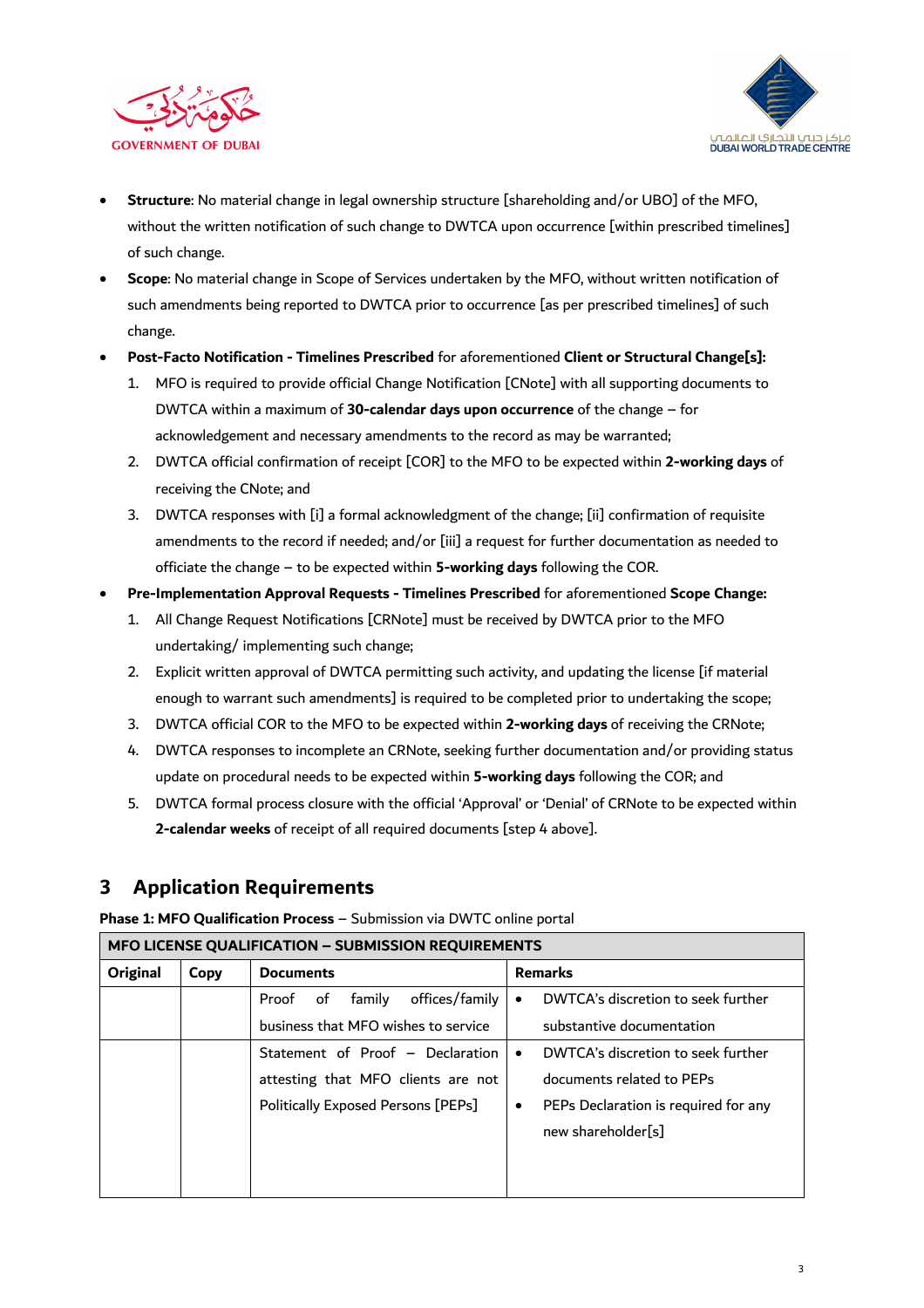



| MFO LICENSE QUALIFICATION - SUBMISSION REQUIREMENTS |      |                                         |                |                                           |  |  |  |  |
|-----------------------------------------------------|------|-----------------------------------------|----------------|-------------------------------------------|--|--|--|--|
| Original                                            | Copy | <b>Documents</b>                        | <b>Remarks</b> |                                           |  |  |  |  |
|                                                     |      | MFO undertaking letter                  | $\bullet$      | DWTC form to be completed                 |  |  |  |  |
|                                                     |      | signed by Applicant[s]                  | $\bullet$      | Must include signatures of all            |  |  |  |  |
|                                                     |      |                                         |                | Applicants                                |  |  |  |  |
|                                                     |      | MFO questionnaire                       | $\bullet$      | DWTC form to be completed                 |  |  |  |  |
|                                                     |      | filled and signed by Applicant[s], with | $\bullet$      | Must include signatures of all            |  |  |  |  |
|                                                     |      | all required documents to be attached   |                | Applicants                                |  |  |  |  |
|                                                     |      | Business plan signed by the MFO         | $\bullet$      | Minimum requirements for the business     |  |  |  |  |
|                                                     |      | Applicant[s]                            |                | plan include the following information,   |  |  |  |  |
|                                                     |      |                                         |                | noting that any changes to the scope      |  |  |  |  |
|                                                     |      |                                         |                | will require to follow the necessary      |  |  |  |  |
|                                                     |      |                                         |                | procedures for approval prior to          |  |  |  |  |
|                                                     |      |                                         |                | undertaking the services                  |  |  |  |  |
|                                                     |      |                                         |                | Number of Clients that will be<br>$1_{-}$ |  |  |  |  |
|                                                     |      |                                         |                | catered for/ serviced by the MFO;         |  |  |  |  |
|                                                     |      |                                         |                | Description and location of the<br>2.     |  |  |  |  |
|                                                     |      |                                         |                | Client activities - families, family      |  |  |  |  |
|                                                     |      |                                         |                | businesses, trusts, foundations,          |  |  |  |  |
|                                                     |      |                                         |                | assets or AuM etc.;                       |  |  |  |  |
|                                                     |      |                                         |                | Nature of the Scope of the<br>3.          |  |  |  |  |
|                                                     |      |                                         |                | Services envisaged to be                  |  |  |  |  |
|                                                     |      |                                         |                | undertaken at the time of                 |  |  |  |  |
|                                                     |      |                                         |                | incorporation                             |  |  |  |  |

**Phase 2: MFO Incorporation Process** - Upon confirmation that the online application is **qualified for an MFO License,** the applicant will be notified to select the **type of entity for incorporation** and follow standard DWTCA process via the online portal, as applicable:

- Free Zone Company [FZCO], as per DWTC Authority FZCO Guide
- Free Zone Establishment [FZE], as per DWTC Authority FZE Guide

# **4 Output**

Upon completion of all application requirements and subject to DWTCA approval, the MFO shall:

- Be registered in the Company Register of DWTCA;
- Receive a Certificate of Incorporation;
- Have a Memorandum & Articles of Association;
- Receive an E-License, reflecting the name and MFO activity; and
- Be required to secure an office space in DWTC leased by the MFO.